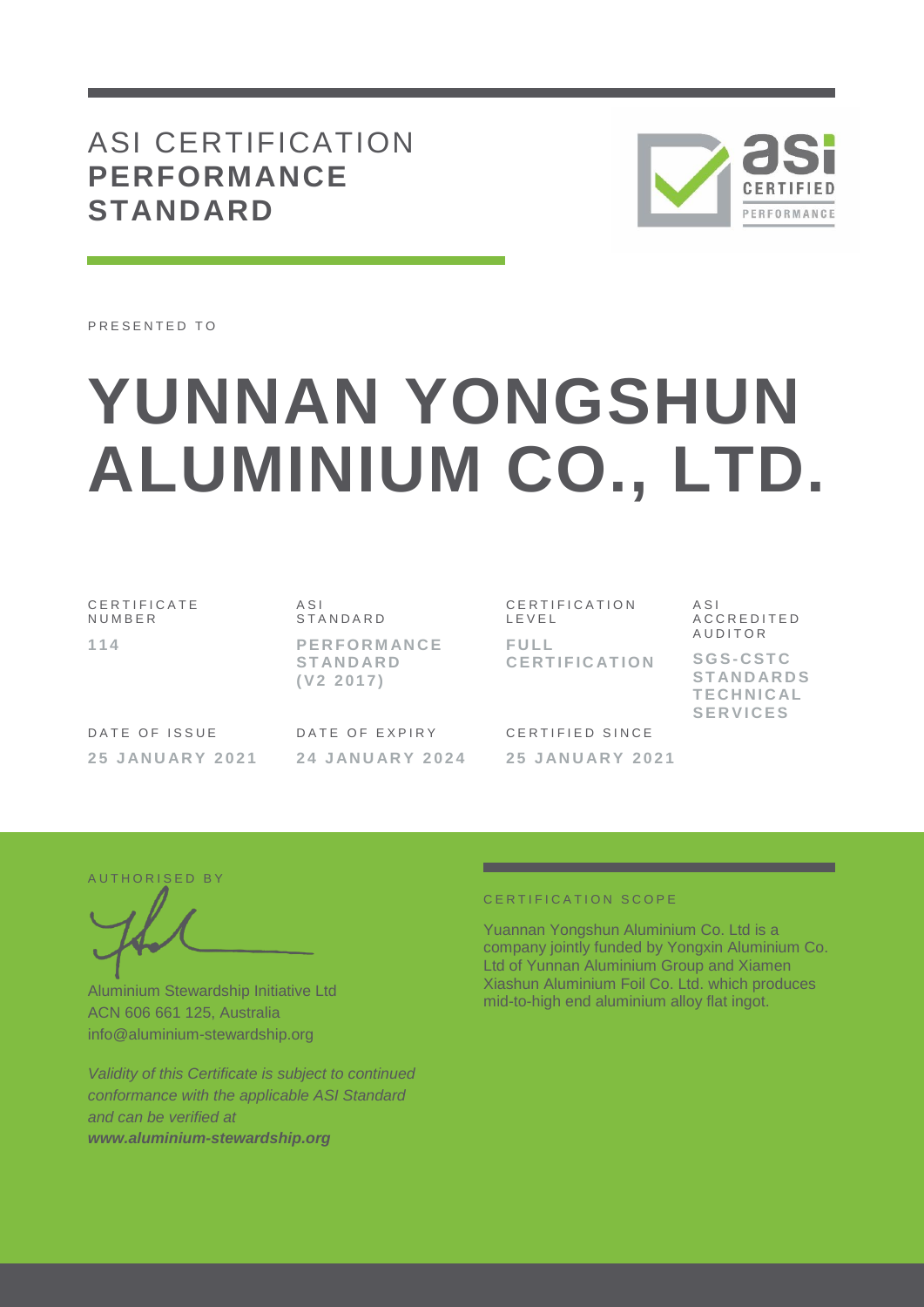# SUMMARY AUDIT REPORT **PERFORMANCE STANDARD**

### **OVERVIEW**

| MEMBER NAME                | Yunnan Yongshun Aluminium Co., Ltd.                                                                                                                                                                                                  |
|----------------------------|--------------------------------------------------------------------------------------------------------------------------------------------------------------------------------------------------------------------------------------|
| ENTITY NAME                | Yunnan Yongshun Aluminium Co., Ltd.                                                                                                                                                                                                  |
| CERTIFICATION<br>SCOPE     | Yuannan Yongshun Aluminium Co. Ltd is a company jointly funded by<br>Yongxin Aluminium Co. Ltd of Yunnan Aluminium Group and Xiamen<br>Xiashun Aluminium Foil Co. Ltd. which produces mid-to-high end aluminium<br>alloy flat ingot. |
| SUPPLY CHAIN<br>ACTIVITIES | Aluminium Re-melting/Refining<br>Semi-Fabrication                                                                                                                                                                                    |
| ASI STANDARD               | Performance Standard V2                                                                                                                                                                                                              |
| AUDIT TYPE                 | <b>Certification Audit</b>                                                                                                                                                                                                           |
| AUDIT FIRM                 | <b>SGS-CSTC Standards Technical Services</b>                                                                                                                                                                                         |
| AUDIT DATE                 | 28 - 30 October 2020                                                                                                                                                                                                                 |
| AUDIT REPORT<br>SUBMISSION | 22 December 2020                                                                                                                                                                                                                     |
| AUDIT SCOPE                | The audit scope includes the smelting, casting and sawing process for<br>manufacture of aluminium alloy flat ingots at Yunnan Yongshun Aluminium<br>Co., Ltd.                                                                        |
|                            | Supply chain activities included in the Audit Scope:                                                                                                                                                                                 |
|                            | Aluminium Re-melting/Refining                                                                                                                                                                                                        |
|                            | Semi-Fabrication                                                                                                                                                                                                                     |
|                            | All relevant Criteria in the ASI Performance Standard were included in the<br>Audit Scope.                                                                                                                                           |
| AUDIT<br>OUTCOME           | Certification                                                                                                                                                                                                                        |
| AUDIT                      | The Auditors confirm that:                                                                                                                                                                                                           |
| METHODOLOGY<br>DECLARATION | The information provided by the Entity is true and accurate to the best<br>M<br>knowledge of the Auditor(s) preparing this report.                                                                                                   |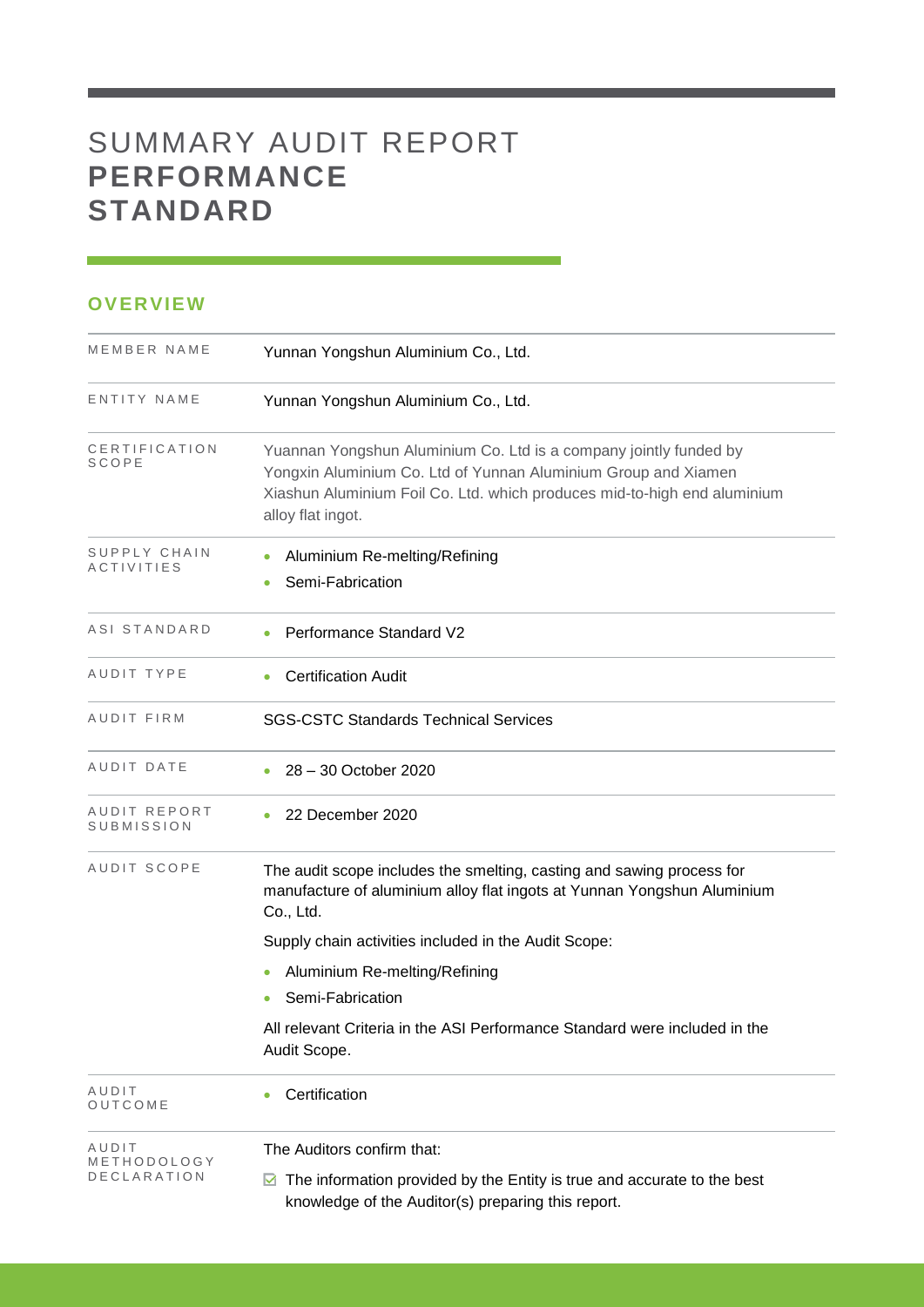|                         | The findings are based on verified Objective Evidence relevant to the<br>М<br>time period for the Audit, traceable and unambiguous.<br>The Audit Scope and audit methodology are sufficient to establish<br>M<br>confidence that the findings are indicative of the performance of the<br>Entity's defined Certification Scope. |
|-------------------------|---------------------------------------------------------------------------------------------------------------------------------------------------------------------------------------------------------------------------------------------------------------------------------------------------------------------------------|
|                         | The Auditor(s) have acted in a manner deemed ethical, truthful, accurate<br>M<br>professional, independent and objective.                                                                                                                                                                                                       |
| CERTIFICATION<br>PERIOD | 25 January 2021 – 24 January 2024                                                                                                                                                                                                                                                                                               |
| NEXT AUDIT<br>TYPE      | Surveillance Audit                                                                                                                                                                                                                                                                                                              |
| NEXT AUDIT<br>DUE DATE  | 24 January 2022                                                                                                                                                                                                                                                                                                                 |
| CERTIFICATE<br>NUMBER   | 114                                                                                                                                                                                                                                                                                                                             |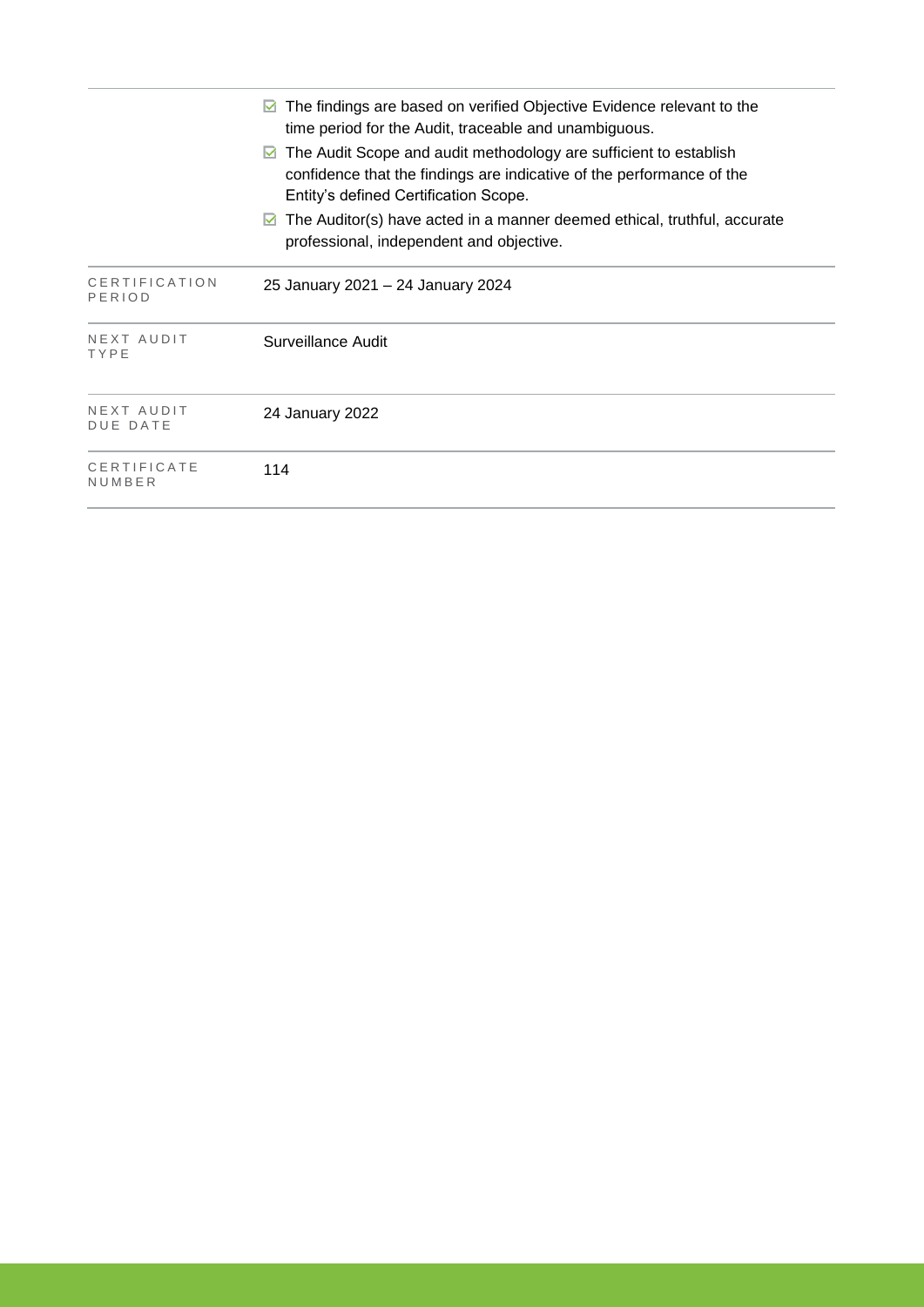## **SUMMARY OF FINDINGS**

| <b>CRITERION</b>                                                                 | <b>RATING</b>             | COMMENT                                                                                                                                                                                                                                                                                                                                                                                                                                                                                                                                                                                                                                                                                                                                                                                                                                                |  |
|----------------------------------------------------------------------------------|---------------------------|--------------------------------------------------------------------------------------------------------------------------------------------------------------------------------------------------------------------------------------------------------------------------------------------------------------------------------------------------------------------------------------------------------------------------------------------------------------------------------------------------------------------------------------------------------------------------------------------------------------------------------------------------------------------------------------------------------------------------------------------------------------------------------------------------------------------------------------------------------|--|
| PRINCIPLE 1 BUSINESS INTEGRITY                                                   |                           |                                                                                                                                                                                                                                                                                                                                                                                                                                                                                                                                                                                                                                                                                                                                                                                                                                                        |  |
| 1.1 Legal Compliance                                                             | Conformance               | The Entity has developed and implemented policies,<br>systems, procedures and processes to conform to<br>the legal compliance requirements in ASI<br>Performance Standard. No fine and request for the<br>corrective actions from the government agencies and<br>other stakeholders. The Entity conducts the<br>compliance evaluation on an annual basis. Based on<br>the following official website, no no-compliance<br>information about this entity was found.<br>http://www.gsxt.gov.cn/                                                                                                                                                                                                                                                                                                                                                          |  |
| 1.2 Anti-Corruption                                                              | Minor Non-<br>Conformance | Policies and processes to identify and prevent<br>Corruption are well implemented and trained. The<br>Entity works against corruption in all its forms,<br>including extortion and bribery, consistent with<br>applicable law and prevailing international standards.<br>Until now, there have been no cases of misconduct.<br>However, one minor non-conformance is raised on<br>Anti-Corruption agreement with supplier. According<br>to Anti-Corruption procedure in the Entity, the Entity<br>must sign the anti-corruption agreements with<br>customers, key positions employees and suppliers.<br>The Entity has signed the anti-corruption agreements<br>with customers, key positions employees, most of<br>suppliers. But a supplier has not signed anti-<br>corruption agreement. It has not met the Entity's Anti-<br>Corruption procedure. |  |
| 1.3 Code of Conduct                                                              | Conformance               | A Code of Conduct which covers social and<br>governance principles is established. The policies<br>and the associated management procedures against<br>ISO 14001 and ISO45001 cover the implementation<br>of management requirements on environment and<br>occupational health and safety.                                                                                                                                                                                                                                                                                                                                                                                                                                                                                                                                                             |  |
| PRINCIPLE 2 POLICY & MANAGEMENT                                                  |                           |                                                                                                                                                                                                                                                                                                                                                                                                                                                                                                                                                                                                                                                                                                                                                                                                                                                        |  |
| 2.1a Environmental, Social, and<br>Governance Policy (implement and<br>maintain) | Conformance               | The Entity has Implement and maintain integrated<br>Policies consistent with the environmental, social,<br>and governance practices included in ASI Standard.<br>For more detailed information, please see:<br>http://yongshunyn.nat123.net/wordpress/category/信<br>息公开                                                                                                                                                                                                                                                                                                                                                                                                                                                                                                                                                                                |  |
| 2.1b Environmental, Social, and<br>Governance Policy (senior<br>management)      | Conformance               | Senior management demonstrates a commitment to<br>the implemented policies, endorsement and support<br>to provide sufficient resources for regular review of                                                                                                                                                                                                                                                                                                                                                                                                                                                                                                                                                                                                                                                                                           |  |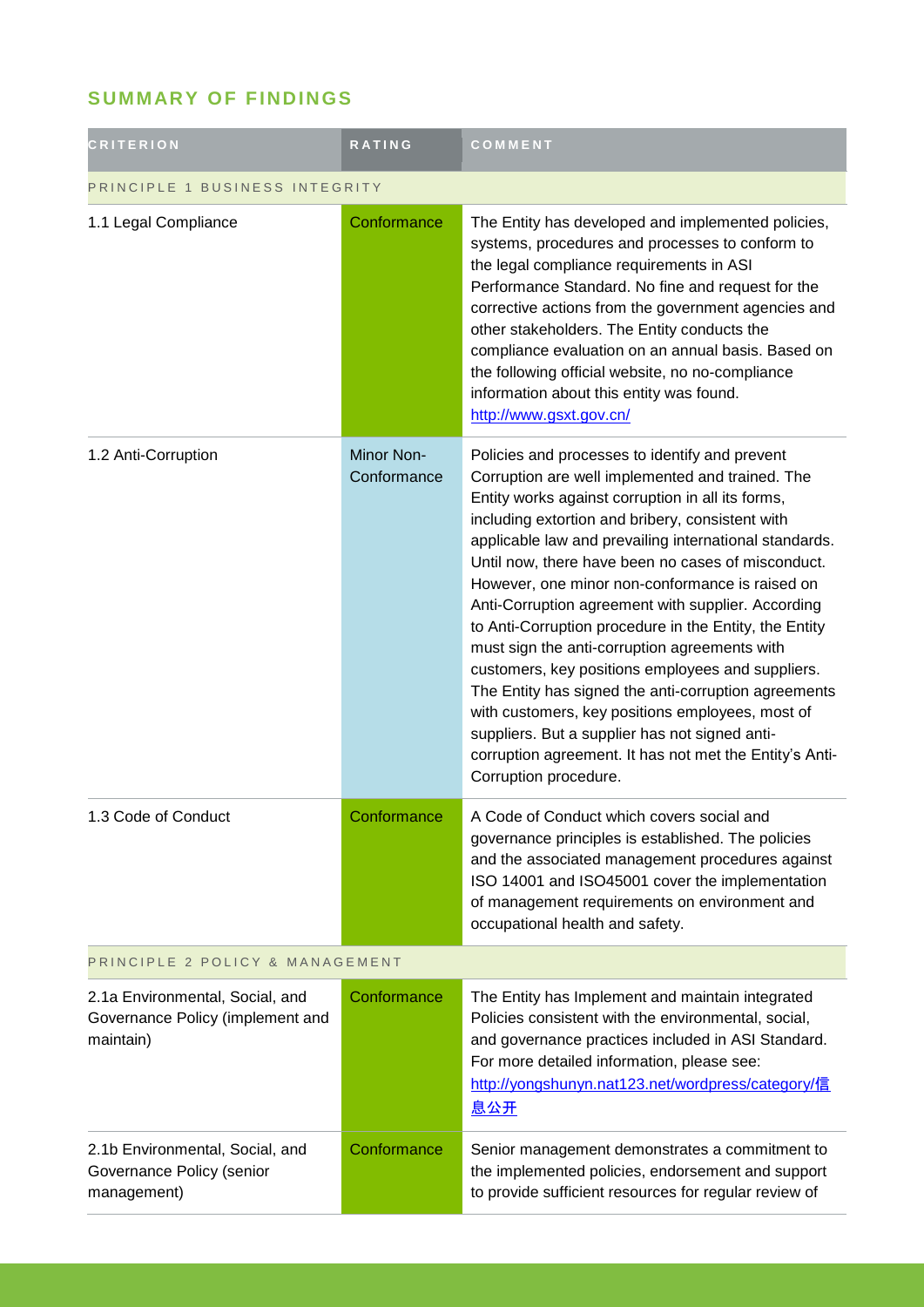| <b>CRITERION</b>                                                              | <b>RATING</b>                    | COMMENT                                                                                                                                                                                                                                                                                                                                                                                                                                                                                                                                                                                                                                                                                                                                                                                                                                                        |
|-------------------------------------------------------------------------------|----------------------------------|----------------------------------------------------------------------------------------------------------------------------------------------------------------------------------------------------------------------------------------------------------------------------------------------------------------------------------------------------------------------------------------------------------------------------------------------------------------------------------------------------------------------------------------------------------------------------------------------------------------------------------------------------------------------------------------------------------------------------------------------------------------------------------------------------------------------------------------------------------------|
|                                                                               |                                  | policies, meeting ASI Performance Standard<br>requirements.                                                                                                                                                                                                                                                                                                                                                                                                                                                                                                                                                                                                                                                                                                                                                                                                    |
| 2.1c Environmental, Social, and<br>Governance Policy<br>(communication)       | Conformance                      | The Policies are available for internal and external<br>stakeholders by training, publishing on the Entity<br>website and posts on-site. For more detailed<br>information, please see:<br>http://yongshunyn.nat123.net/wordpress/category/信<br>息公开                                                                                                                                                                                                                                                                                                                                                                                                                                                                                                                                                                                                             |
| 2.2 Leadership                                                                | Conformance                      | A Senior Management representative has been<br>nominated. The responsibility and authority of each<br>department and key roles are defined to implement<br>the ASI Performance Standard. Please see:<br>http://yongshunyn.nat123.net/wordpress/2020/04/28/<br>管理者代表任命书                                                                                                                                                                                                                                                                                                                                                                                                                                                                                                                                                                                         |
| 2.3a Environmental and Social<br><b>Management Systems</b><br>(environmental) | Conformance                      | An Environmental Management System has been<br>established and implemented.                                                                                                                                                                                                                                                                                                                                                                                                                                                                                                                                                                                                                                                                                                                                                                                    |
| 2.3b Environmental and Social<br>Management Systems (social)                  | Conformance                      | A Social Management System has been established<br>and implemented.                                                                                                                                                                                                                                                                                                                                                                                                                                                                                                                                                                                                                                                                                                                                                                                            |
| 2.4 Responsible Sourcing                                                      | <b>Minor Non-</b><br>Conformance | The Purchasing Policy is communicated to all<br>suppliers and contractors and cover the<br>environmental, social and governance aspects<br>towards the suppliers based on the ASI Performance<br>Standard. For the Responsible Purchasing Policy,<br>please see:<br>http://yongshunyn.nat123.net/wordpress/category/信<br>息公开. However, one minor non-conformance is<br>raised on communicating the Responsible<br>Purchasing Policy to suppliers. The Purchasing<br>Policy has been required to be communicated to all<br>suppliers and contractors and cover the<br>environmental, social and governance aspects<br>towards the suppliers based on the ASI Performance<br>Standard. The Entity has finished communication to<br>most suppliers and contractors. However it was<br>noted that the Entity had not finished communicated<br>it to two suppliers. |
| 2.5 Impact Assessments                                                        | Conformance                      | Environmental, social, cultural and Human Rights<br>Impact Assessments are well implemented at various<br>departments. The identified risks on social,<br>environment, OH&S and governance are assessed,<br>and the associated control measures are established<br>and implemented. There has not been any new                                                                                                                                                                                                                                                                                                                                                                                                                                                                                                                                                 |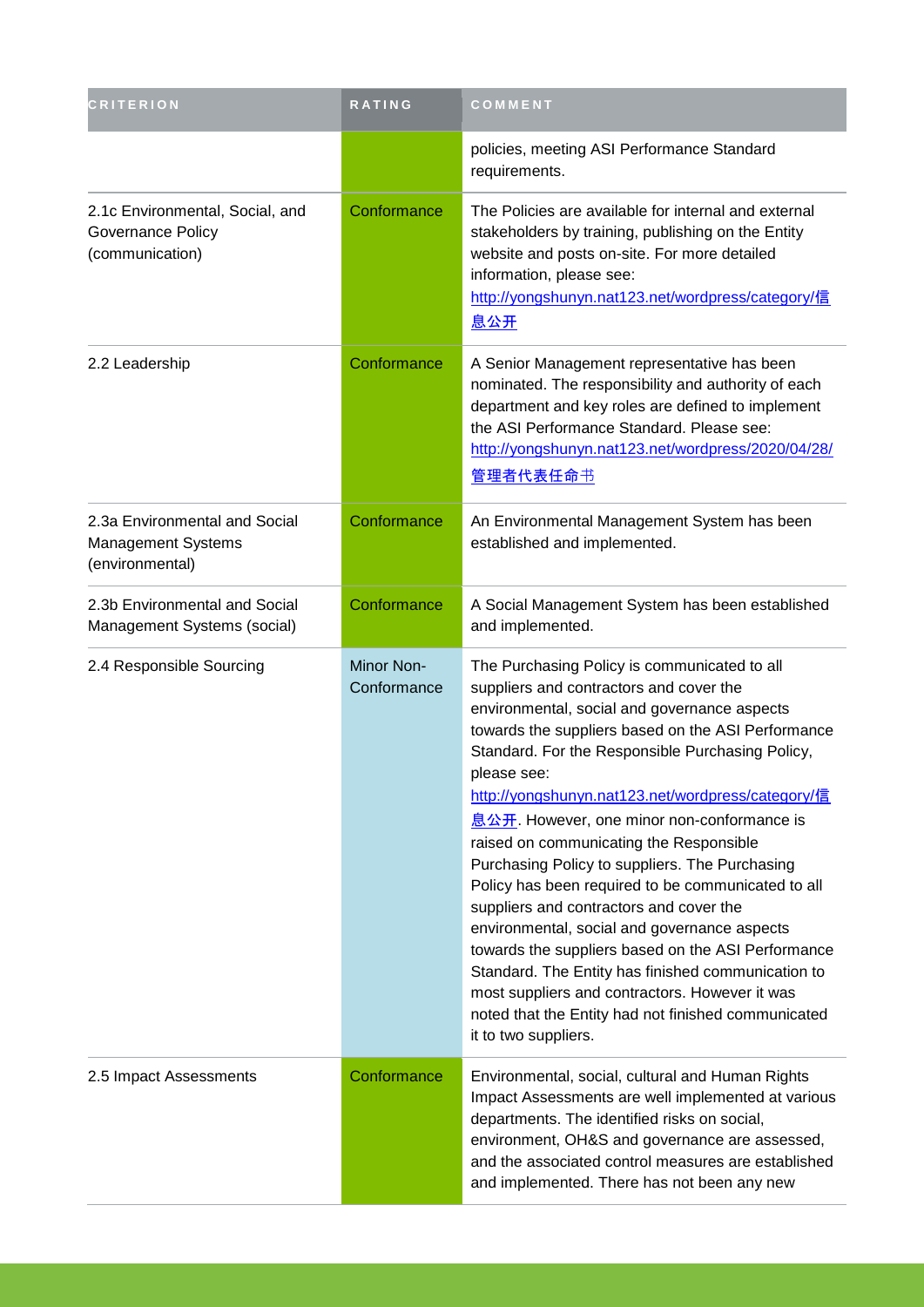| <b>CRITERION</b>                                                          | <b>RATING</b>  | COMMENT                                                                                                                                                                                                                                                                                                                                                                                                     |
|---------------------------------------------------------------------------|----------------|-------------------------------------------------------------------------------------------------------------------------------------------------------------------------------------------------------------------------------------------------------------------------------------------------------------------------------------------------------------------------------------------------------------|
|                                                                           |                | projects or major changes since the Entity became a<br>member.                                                                                                                                                                                                                                                                                                                                              |
| 2.6 Emergency Response Plan                                               | Conformance    | In collaboration with potentially affected stakeholder<br>groups, the Emergency Response Plans were<br>established, well implemented and training provided.                                                                                                                                                                                                                                                 |
| 2.7 Mergers and Acquisitions                                              | Conformance    | A procedure has been established for mergers and<br>acquisitions, but no such activity has happened since<br>the ASI management system started to operate in<br>January 2020.                                                                                                                                                                                                                               |
| 2.8 Closure, Decommissioning and<br><b>Divestment</b>                     | Conformance    | A procedure for Closure, Decommissioning and<br>Divestment is established in accordance to the<br>requirement of ASI Performance Standard. No such<br>case has happened since the ASI management<br>system started to operate in Jan 2020.                                                                                                                                                                  |
| PRINCIPLE 3 TRANSPARENCY                                                  |                |                                                                                                                                                                                                                                                                                                                                                                                                             |
| 3.1 Sustainability Reporting                                              | Conformance    | The Sustainability Report is published on the official<br>website of the Entity:<br>http://yongshunyn.nat123.net/wordpress/category/信<br><u>息公开</u>                                                                                                                                                                                                                                                         |
| 3.2 Non-compliance and liabilities                                        | Conformance    | No non-compliance or liabilities were recorded in the<br>Sustainability Report in 2020. Per the official<br>websites of the relevant government agencies and<br>(non-government organisations (NGOs), no such<br>case was raised by the government agencies.                                                                                                                                                |
| 3.3a Payments to governments<br>(legal and contractual)                   | Conformance    | The management procedure has been established<br>for Payments to governments. The Entity executes<br>payments to governments on a legal and/or<br>contractual basis. The Entity has described<br>payments to Governments in the sustainability report.<br>The Sustainability Development Report (ZH-BG-<br>20200920-01) can be found at:<br>http://yongshunyn.nat123.net/wordpress/category/信<br><u>息公开</u> |
| 3.3b Payments to governments<br>(disclosure - bauxite mining)             | Not Applicable | This Criterion is not applicable to the Entity's<br>Certification Scope.                                                                                                                                                                                                                                                                                                                                    |
| 3.4 Stakeholder complaints,<br>grievances and requests for<br>information | Conformance    | The information communication management<br>procedure has defined how to communicate with<br>internal & external stakeholders. The Entity has had<br>an accessible complaints resolution mechanism. If<br>need to contact the Entity, all stakeholders can be<br>found at:<br>http://yongshunyn.nat123.net/wordpress/2020/04/08/                                                                            |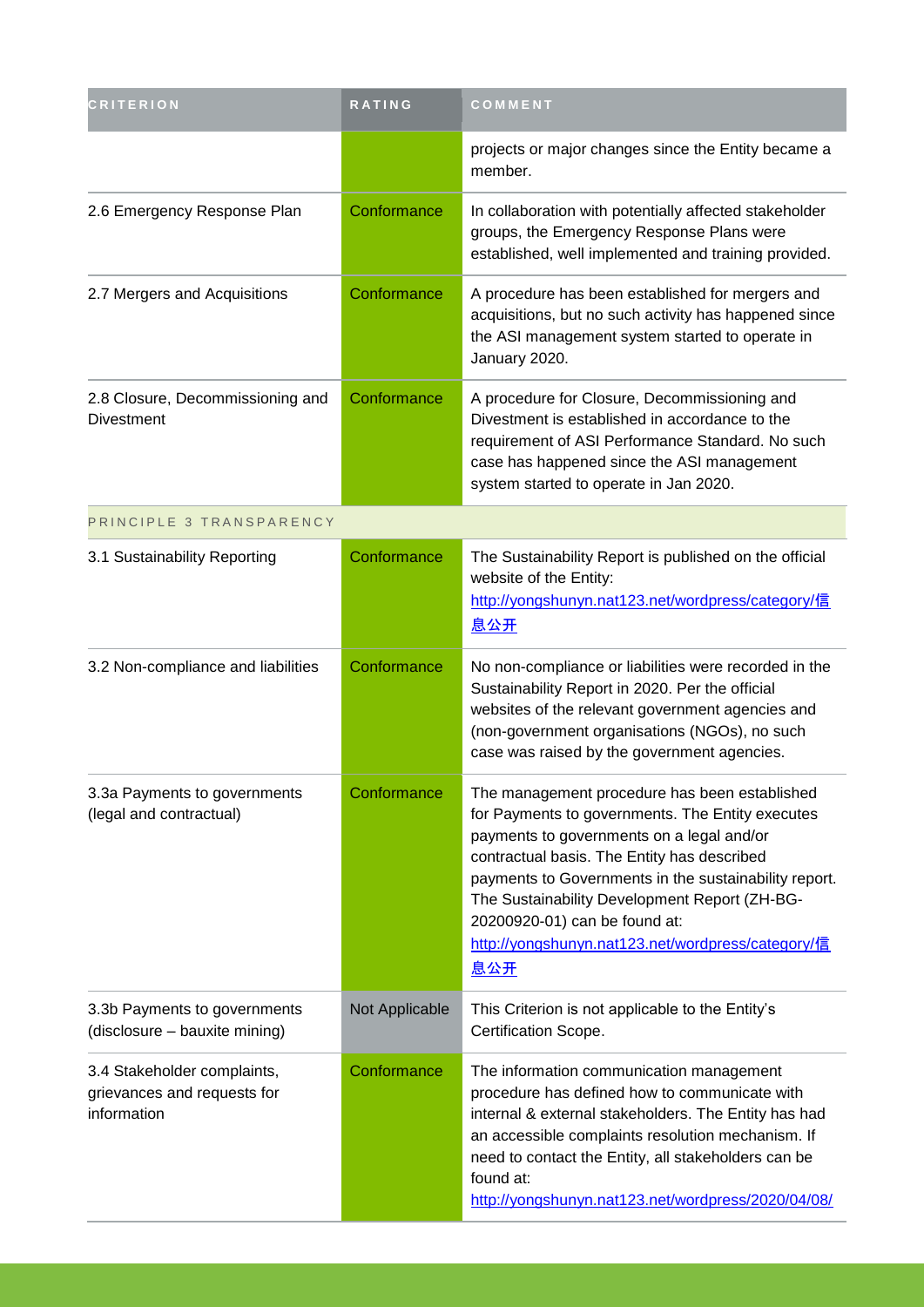| <b>CRITERION</b>                                                            | <b>RATING</b> | COMMENT                                                                                                                                                                                                                                                                                                                          |  |
|-----------------------------------------------------------------------------|---------------|----------------------------------------------------------------------------------------------------------------------------------------------------------------------------------------------------------------------------------------------------------------------------------------------------------------------------------|--|
|                                                                             |               | %e8%81%94%e7%b3%bb%e6%96%b9%e5%bc%8<br>$\underline{\mathsf{f}}$                                                                                                                                                                                                                                                                  |  |
| PRINCIPLE 4 MATERIAL STEWARDSHIP                                            |               |                                                                                                                                                                                                                                                                                                                                  |  |
| 4.1a Environmental Life Cycle<br>Assessment (life cycle impacts)            | Conformance   | The environmental life cycle assessment for<br>aluminium foil products has been conducted and<br>documented.                                                                                                                                                                                                                     |  |
| 4.1b Environmental Life Cycle<br>Assessment (cradle to gate)                | Conformance   | The environmental life cycle assessment report can<br>be provided to external stakeholders if required.<br>There have been no requests to date.                                                                                                                                                                                  |  |
| 4.1c Environmental Life Cycle<br>Assessment (public<br>communication)       | Conformance   | The environmental life cycle assessment report is<br>published in the official website. More detailed<br>information, refer to:<br>http://yongshunyn.nat123.net/wordpress/category/信<br>息公开                                                                                                                                      |  |
| 4.2 Product design                                                          | Conformance   | Following the product development process, the<br>environmental impacts are taken into consideration.                                                                                                                                                                                                                            |  |
| 4.3a Aluminium Process Scrap<br>(targets)                                   | Conformance   | The process scrap utilization rate is 100%.                                                                                                                                                                                                                                                                                      |  |
| 4.3b Aluminium Process Scrap<br>(alloy separation)                          | Conformance   | As per the result of risk analysis, the process scrap in<br>the site does not need separation for recycling.                                                                                                                                                                                                                     |  |
| 4.4a Collection and recycling of<br>products at end-of-life (strategy)      | Conformance   | The Entity communicates with its main customers<br>how to improve the recycling rate of products at end<br>of life.                                                                                                                                                                                                              |  |
| 4.4b Collection and recycling of<br>products at end-of-life<br>(engagement) | Conformance   | As there is not the complete local, regional or<br>national collection and recycling systems for<br>aluminium scraps in China, the Entity is working with<br>the customer to decide how to improve the recycling<br>rate of products at end of life.                                                                             |  |
| PRINCIPLE 5 GREENHOUSE GAS EMISSIONS                                        |               |                                                                                                                                                                                                                                                                                                                                  |  |
| 5.1 Disclosure of GHG emissions<br>and energy use                           | Conformance   | The Entity has issued a GHG emissions verification<br>report, which discloses GHG emissions and energy<br>use. The Entity has obtained a Certificate of Product<br>carbon footprint which is published on website. For<br>more detailed information refer to:<br>http://yongshunyn.nat123.net/wordpress/category/信<br><u>息公开</u> |  |
| 5.2 GHG emissions reductions                                                | Conformance   | The Entity has issued GHG emissions reductions<br>targets, which covered the material sources of Direct<br>and Indirect GHG Emissions. GHG emissions<br>reductions targets defined emissions reduction                                                                                                                           |  |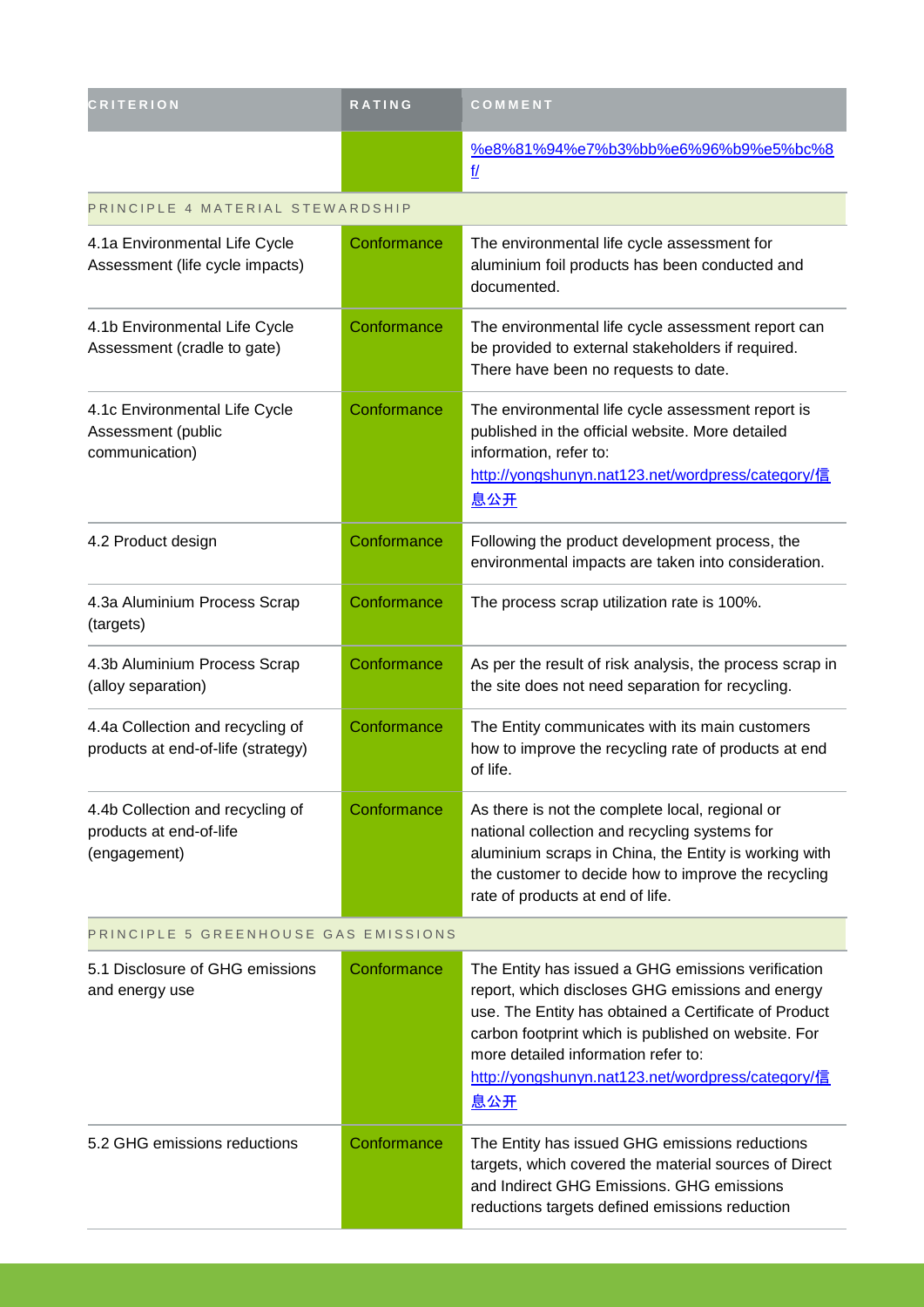| <b>CRITERION</b>                                                        | RATING         | COMMENT                                                                                                                                                                                                                                                                                                                                                                                                     |
|-------------------------------------------------------------------------|----------------|-------------------------------------------------------------------------------------------------------------------------------------------------------------------------------------------------------------------------------------------------------------------------------------------------------------------------------------------------------------------------------------------------------------|
|                                                                         |                | targets and implemented a plan to achieve these<br>targets.                                                                                                                                                                                                                                                                                                                                                 |
| 5.3a Aluminium Smelting<br>(management system)                          | Not Applicable | This Criterion is not applicable to the Entity's<br>Certification Scope.                                                                                                                                                                                                                                                                                                                                    |
| 5.3b Aluminium Smelting (up to<br>and including 2020)                   | Not Applicable | This Criterion is not applicable to the Entity's<br>Certification Scope.                                                                                                                                                                                                                                                                                                                                    |
| 5.3c Aluminium Smelting (after<br>2020)                                 | Not Applicable | This Criterion is not applicable to the Entity's<br>Certification Scope.                                                                                                                                                                                                                                                                                                                                    |
| PRINCIPLE 6 EMISSIONS, EFFLUENTS AND WASTE                              |                |                                                                                                                                                                                                                                                                                                                                                                                                             |
| 6.1 Emissions to Air                                                    | Conformance    | The waste air generated in the operation is collected<br>and treated before discharge. The emissions<br>achieves the local discharge limit.                                                                                                                                                                                                                                                                 |
| 6.2 Discharges to Water                                                 | Conformance    | Production waste water and life waste water were<br>treated by the waste water treatment facility,<br>recycled, did not directly discharge to natural water<br>body. Water-related risks have been assessed. The<br>level of water-related risk is low. The emissions<br>achieves the local discharge limit.                                                                                                |
| 6.3a Assessment and Management<br>of Spills and Leakage<br>(assessment) | Conformance    | The Entity has conducted an assessment of major<br>risk areas of operations where spills and leakage<br>contaminated air, water and soil.                                                                                                                                                                                                                                                                   |
| 6.3b Assessment and Management<br>of Spills and Leakage<br>(management) | Conformance    | The Entity has issued the emergency response plan<br>to management and external communication plans,<br>compliance controls and a monitoring programme in<br>place to prevent and detect spills and leakages.                                                                                                                                                                                               |
| 6.4a Reporting of Spills (immediate<br>disclosure)                      | Conformance    | The emergency response plan for environmental<br>events has defined how to report to local government<br>when the environmental event happened. No spill or<br>leakage occurred in 2020.                                                                                                                                                                                                                    |
| 6.4b Reporting of Spills (regular<br>reporting)                         | Conformance    | All information about environmental would be<br>published on the office website as below<br>http://www.yongshunyn.com. No spills have<br>occurred.                                                                                                                                                                                                                                                          |
| 6.5a Waste management and<br>reporting (strategy)                       | Conformance    | Waste management is covered by the environmental<br>management system. The Entity has established<br>Waste management procedure. The Entity<br>implemented a waste management strategy<br>according to the waste mitigation hierarchy. The<br>disposal of hazardous waste is compliance with the<br>legal compliance. The quantity of Hazardous Waste<br>generated by the Entity is registered in the solid |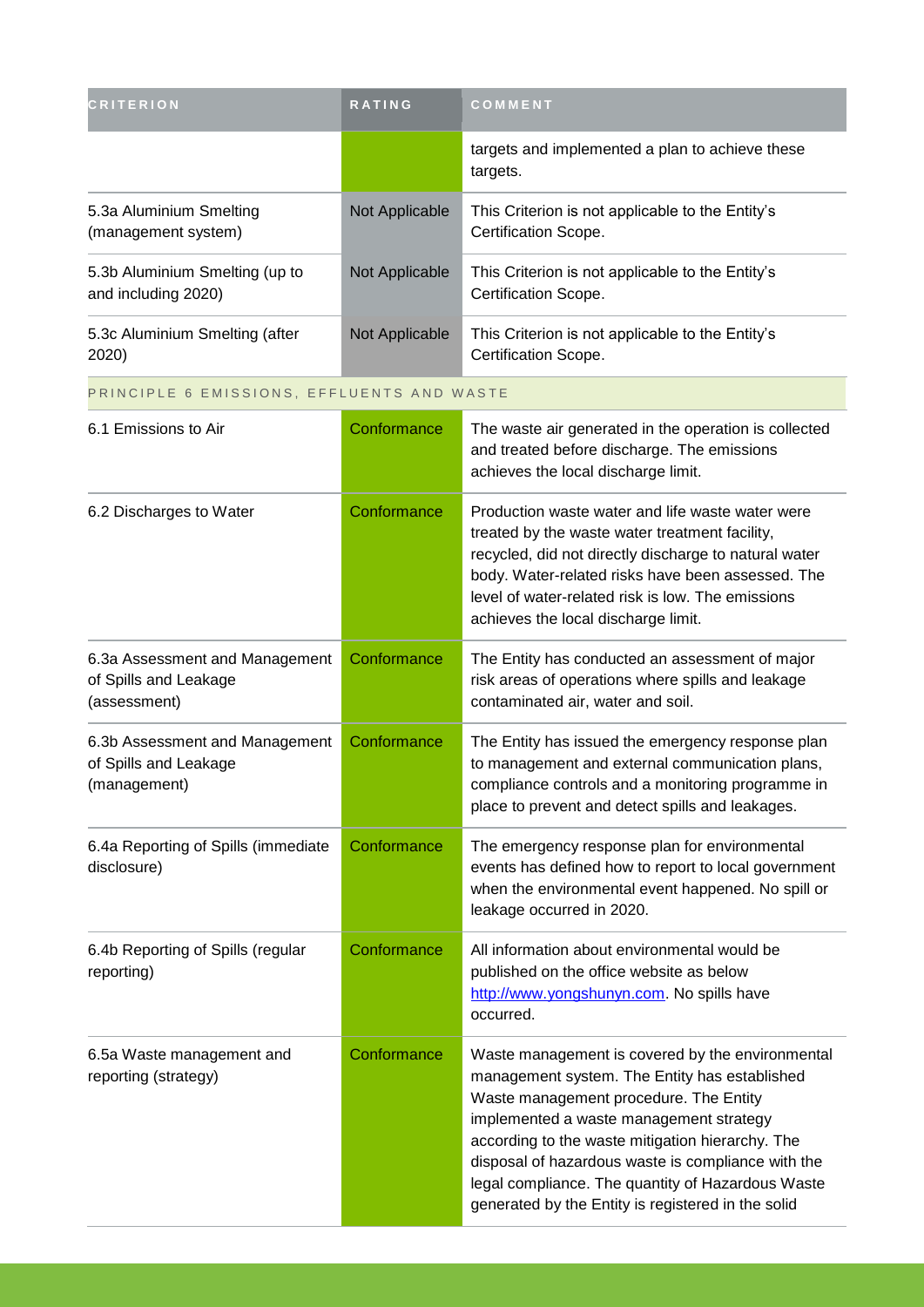| <b>CRITERION</b>                                                 | <b>RATING</b>  | COMMENT                                                                                                                                                                                                                                            |
|------------------------------------------------------------------|----------------|----------------------------------------------------------------------------------------------------------------------------------------------------------------------------------------------------------------------------------------------------|
|                                                                  |                | waste Information management<br>system.(https://gfmh.meescc.cn/solidPortal/#/)                                                                                                                                                                     |
| 6.5b Waste management and<br>reporting (disclosure)              | Conformance    | The quantity of Hazardous and Non-Hazardous<br>Waste generated by the Entity is registered in the<br>Solid Waste Information management system and<br>published on<br>http://yongshunyn.nat123.net/wordpress/category/信<br>息公开                     |
| 6.6a Bauxite Residue (storage<br>construction)                   | Not Applicable | This Criterion is not applicable to the Entity's<br>Certification Scope.                                                                                                                                                                           |
| 6.6b Bauxite Residue (integrity<br>checks and controls)          | Not Applicable | This Criterion is not applicable to the Entity's<br>Certification Scope.                                                                                                                                                                           |
| 6.6c Bauxite Residue (water<br>discharge)                        | Not Applicable | This Criterion is not applicable to the Entity's<br>Certification Scope.                                                                                                                                                                           |
| 6.6d Bauxite Residue (marine and<br>aquatic environments)        | Not Applicable | This Criterion is not applicable to the Entity's<br>Certification Scope.                                                                                                                                                                           |
| 6.6e Bauxite Residue (start of the<br>art technologies)          | Not Applicable | This Criterion is not applicable to the Entity's<br>Certification Scope.                                                                                                                                                                           |
| 6.6f Bauxite Residue (remediation)                               | Not Applicable | This Criterion is not applicable to the Entity's<br>Certification Scope.                                                                                                                                                                           |
| 6.7a Spent Pot Lining (SPL)<br>(storage and management)          | Not Applicable | This Criterion is not applicable to the Entity's<br>Certification Scope.                                                                                                                                                                           |
| 6.7b Spent Pot Lining (SPL)<br>(recovery and recycling)          | Not Applicable | This Criterion is not applicable to the Entity's<br>Certification Scope.                                                                                                                                                                           |
| 6.7c Spent Pot Lining (SPL)<br>(Untreated SPL)                   | Not Applicable | This Criterion is not applicable to the Entity's<br>Certification Scope.                                                                                                                                                                           |
| 6.7d Spent Pot Lining (SPL)<br>(review of alternatives)          | Not Applicable | This Criterion is not applicable to the Entity's<br>Certification Scope.                                                                                                                                                                           |
| 6.7e Spent Pot Lining (SPL)<br>(marine and aquatic environments) | Not Applicable | This Criterion is not applicable to the Entity's<br>Certification Scope.                                                                                                                                                                           |
| 6.8a Dross (recovery)                                            | Conformance    | The Entity has established and implemented a dross<br>management procedure. The Entity aims to<br>maximise the recovery of aluminium by treatment of<br>dross and dross residues and the production<br>recorded the recovery result to improve it. |
| 6.8b Dross (recycling)                                           | Conformance    | The Aluminium taken from the dross pressing will be<br>recycled into the melting furnaces. The remaining<br>part is sold to the outside dross processers for further                                                                               |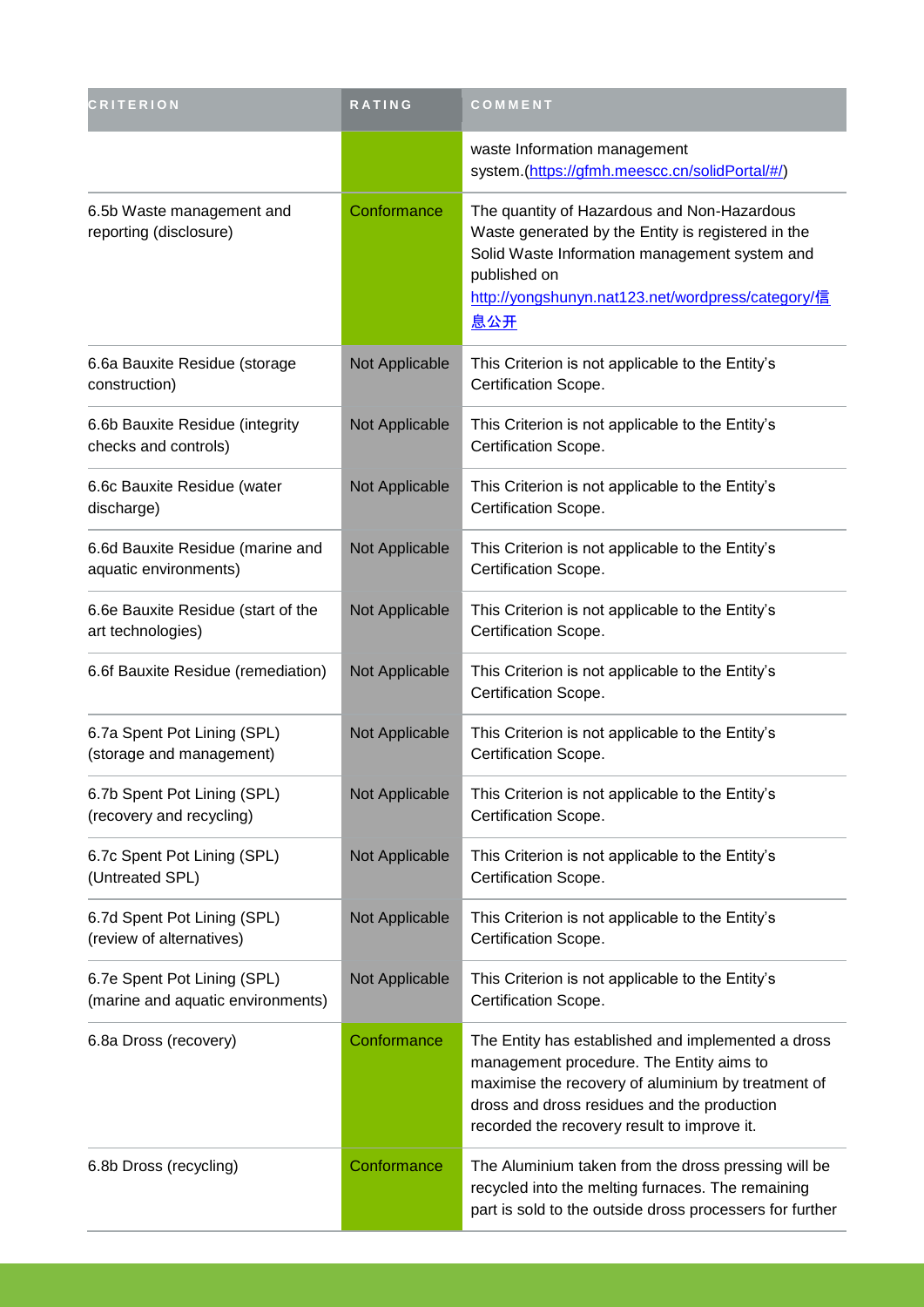| <b>CRITERION</b>                                                           | RATING         | COMMENT                                                                                                                                                                                                                                                                                                                                                                                                                                               |
|----------------------------------------------------------------------------|----------------|-------------------------------------------------------------------------------------------------------------------------------------------------------------------------------------------------------------------------------------------------------------------------------------------------------------------------------------------------------------------------------------------------------------------------------------------------------|
|                                                                            |                | extracting of the Aluminium remaining which can be<br>used to produce Aluminium alloying ingots and<br>construction materials.                                                                                                                                                                                                                                                                                                                        |
| 6.8c Dross (review of alternatives)                                        | Conformance    | The Entity reviews the internal dross processing<br>method and dross sales channel on yearly basis. No<br>materials are landfilled.                                                                                                                                                                                                                                                                                                                   |
| PRINCIPLE 7 WATER STEWARDSHIP                                              |                |                                                                                                                                                                                                                                                                                                                                                                                                                                                       |
| 7.1a Water assessment (mapping)                                            | Conformance    | All used water is from local potable water company.<br>Usage is tracked and documented. Production waste<br>water and life waste water were treated by the waste<br>water treatment facility and is recycled. No water was<br>not directly discharged to natural water body.                                                                                                                                                                          |
| 7.1b Water assessment (risk<br>assessment)                                 | Conformance    | Water-related risks have been assessed. The level of<br>water-related risks have been assessed as low.                                                                                                                                                                                                                                                                                                                                                |
| 7.2a Water management<br>(management plans)                                | Not Applicable | There were no identified significant water related<br>risks in the Entity's Area of Influence.                                                                                                                                                                                                                                                                                                                                                        |
| 7.2b Water management<br>(monitoring)                                      | Not Applicable | There were no identified significant water related<br>risks in the Entity's Area of Influence.                                                                                                                                                                                                                                                                                                                                                        |
| 7.3 Disclosure of water usage and<br>risks                                 | Conformance    | The Entity has reported water withdrawal. use and<br>disclose material water-related risks. Water-related<br>risks are assessed. The level of water-related risks<br>are low. Refer to:<br>http://yongshunyn.nat123.net/wordpress/category/信<br><u>息公开</u>                                                                                                                                                                                            |
| PRINCIPLE 8 BIODIVERSITY                                                   |                |                                                                                                                                                                                                                                                                                                                                                                                                                                                       |
| 8.1 Biodiversity assessment                                                | Conformance    | The Entity has established a biodiversity<br>management procedure and a biodiversity<br>assessment report, The Entity is located in an<br>industrial park development, operated by the local<br>government. Based on the environmental impact<br>assessment report, no protected flora in this area<br>and no large fauna is in this area. No significant risks<br>and impacts on biodiversity were identified for the<br>Entity's Area of Influence. |
| 8.2a Biodiversity management<br>(biodiversity action plans)                | Conformance    | There are no significant risks and impacts on<br>biodiversity identified in the Entity's Area of Influence.                                                                                                                                                                                                                                                                                                                                           |
| 8.2b Biodiversity management<br>(consultation and mitigation<br>hierarchy) | Conformance    | There are no significant risks and impacts on<br>biodiversity identified in the Entity's Area of Influence.                                                                                                                                                                                                                                                                                                                                           |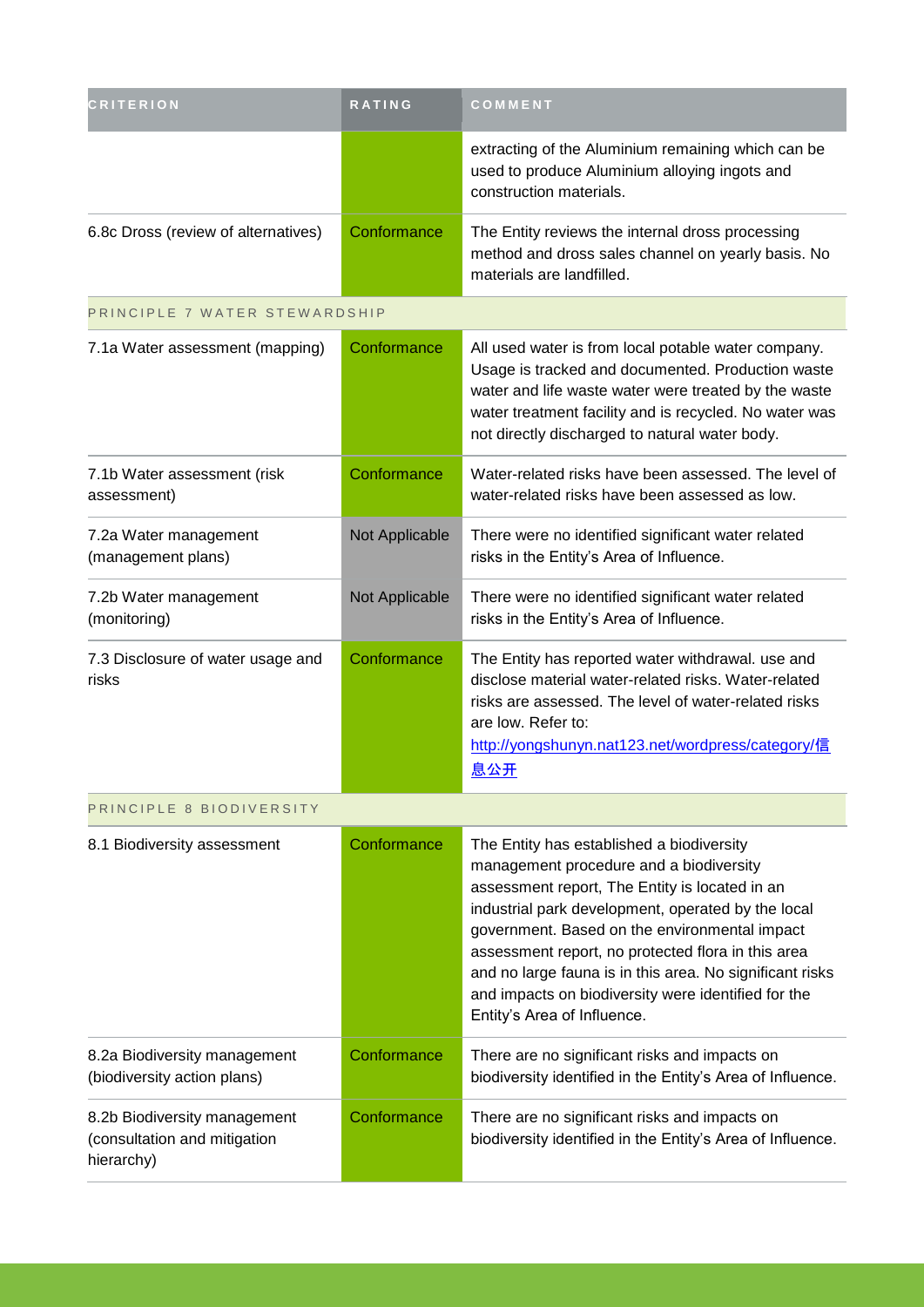| <b>CRITERION</b>                                                                          | <b>RATING</b>             | COMMENT                                                                                                                                                                                                                                                                                                                                                                                                                                                       |
|-------------------------------------------------------------------------------------------|---------------------------|---------------------------------------------------------------------------------------------------------------------------------------------------------------------------------------------------------------------------------------------------------------------------------------------------------------------------------------------------------------------------------------------------------------------------------------------------------------|
| 8.2c Biodiversity management<br>(reporting)                                               | Conformance               | There are no significant risks and impacts on<br>biodiversity identified in the Entity's Area of Influence.                                                                                                                                                                                                                                                                                                                                                   |
| 8.3 Alien Species                                                                         | Conformance               | The Entity has established an Alien Species<br>Management mechanism. The Entity proactively<br>prevents accidental or deliberate introduction of Alien<br>Species that could have significant adverse impacts<br>on biodiversity.                                                                                                                                                                                                                             |
| 8.4a Commitment to "No Go" in<br>World Heritage properties<br>(exploration and new mines) | Not Applicable            | This Criterion is not applicable to the Entity's<br>Certification Scope.                                                                                                                                                                                                                                                                                                                                                                                      |
| 8.4b Commitment to "No Go" in<br>World Heritage properties (existing<br>operations)       | Not Applicable            | This Criterion is not applicable to the Entity's<br>Certification Scope.                                                                                                                                                                                                                                                                                                                                                                                      |
| 8.5a Mine rehabilitation (best<br>available techniques)                                   | Not Applicable            | This Criterion is not applicable to the Entity's<br>Certification Scope.                                                                                                                                                                                                                                                                                                                                                                                      |
| 8.5b Mine rehabilitation (financial<br>provisions)                                        | Not Applicable            | This Criterion is not applicable to the Entity's<br>Certification Scope.                                                                                                                                                                                                                                                                                                                                                                                      |
| PRINCIPLE 9 HUMAN RIGHTS                                                                  |                           |                                                                                                                                                                                                                                                                                                                                                                                                                                                               |
| 9.1a Human Rights Due Diligence<br>(policy)                                               | Conformance               | The company Human Rights and Business Ethics<br>Policy commitment has been established, and<br>communicated to all employees. Further information,<br>please refer to:<br>http://yongshunyn.nat123.net/wordpress/category/信<br>息公开                                                                                                                                                                                                                            |
| 9.1b Human Rights Due Diligence<br>(process)                                              | Minor Non-<br>Conformance | The Entity commits to respect Human Rights and<br>aims to extend this commitment in the supply chain.<br>The human right due diligence process is established<br>covering the supply chain. However, one minor non-<br>conformance is raised on human right due diligence<br>process to suppliers, where it was noted that two<br>suppliers providing material to the Entity are affected<br>parties and have not finished the Human Rights due<br>diligence. |
| 9.1c Human Rights Due Diligence<br>(remediation)                                          | Conformance               | The Entity establishes and publishes the<br>complaints/grievance channel to stakeholders. No<br>adverse impact is reported, no remedy is needed.                                                                                                                                                                                                                                                                                                              |
| 9.2 Women's Rights                                                                        | Conformance               | Women's rights and interests are respected. The<br>Entity has identified legal rights for women and<br>implemented control measures to ensure these are<br>met.                                                                                                                                                                                                                                                                                               |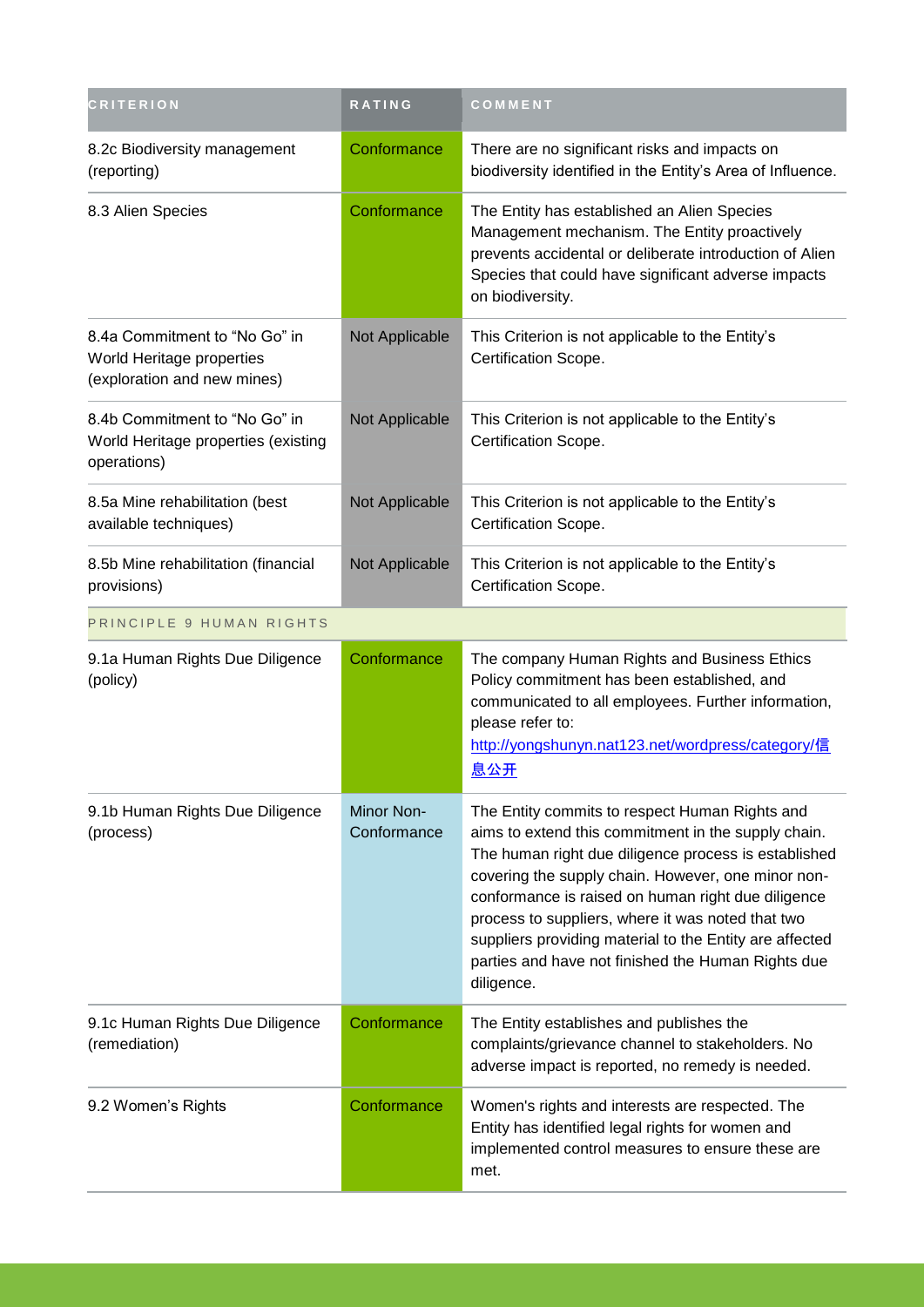| <b>CRITERION</b>                                 | <b>RATING</b> | COMMENT                                                                                                                                                                                                                                                                                                                                                                                                                                                                                                                                                                                                                                                                                                                        |
|--------------------------------------------------|---------------|--------------------------------------------------------------------------------------------------------------------------------------------------------------------------------------------------------------------------------------------------------------------------------------------------------------------------------------------------------------------------------------------------------------------------------------------------------------------------------------------------------------------------------------------------------------------------------------------------------------------------------------------------------------------------------------------------------------------------------|
| 9.3 Indigenous Peoples                           | Conformance   | The Entity respects for the rights and interests of<br>Indigenous Peoples.                                                                                                                                                                                                                                                                                                                                                                                                                                                                                                                                                                                                                                                     |
| 9.4 Free, Prior, and Informed<br>Consent (FPIC)  | Conformance   | The Entity committed to consult and cooperate in<br>good faith with the Indigenous Peoples concerned<br>through their own representative institutions in order<br>to obtain their free and informed consent prior to the<br>approval of any project affecting their lands or<br>territories and other resources, Where new projects<br>or major changes to existing projects may have<br>significant impacts on the Indigenous Peoples<br>associated culturally with and living on the relevant<br>lands. The Entity is located in an industrial park<br>which is managed by the local government, and no<br>indigenous people involved. Currently, no new<br>projects or major changes to existing projects have<br>occurred. |
| 9.5 Cultural and sacred heritage                 | Conformance   | The Entity is committed to protecting cultural and<br>sacred heritage. The Entity is located in an industrial<br>park which is managed by the local government, and<br>there are no cultural and sacred heritage issues.                                                                                                                                                                                                                                                                                                                                                                                                                                                                                                       |
| 9.6a Resettlements (avoid or<br>minimise)        | Conformance   | The resettlements management procedure has been<br>established. The Entity is located in an industrial park<br>which is managed by the local government and no<br>resettlement was needed.                                                                                                                                                                                                                                                                                                                                                                                                                                                                                                                                     |
| 9.6b Resettlements (where<br>unavoidable)        | Conformance   | The resettlements management procedure has been<br>established. The Entity is located in an industrial park<br>which is managed by the local government and no<br>resettlement was needed.                                                                                                                                                                                                                                                                                                                                                                                                                                                                                                                                     |
| 9.7a Local Communities (rights and<br>interests) | Conformance   | The Entity makes a commitment to respect the rights<br>and interests of local communities. No complaints<br>from local communities have been received.                                                                                                                                                                                                                                                                                                                                                                                                                                                                                                                                                                         |
| 9.7b Local Communities (impacts)                 | Conformance   | Entity is located in an industrial park which is<br>managed by the local government and no complaints<br>from local communities have been received.                                                                                                                                                                                                                                                                                                                                                                                                                                                                                                                                                                            |
| 9.7c Local Communities<br>(livelihoods)          | Conformance   | The Entity committed to explore with Local<br>Communities opportunities to respect and support<br>their livelihoods. For example, the Entity employs<br>people from local communities and prevents adverse<br>impacts to their livelihoods.                                                                                                                                                                                                                                                                                                                                                                                                                                                                                    |
| 9.8 Conflict-Affected and High-Risk<br>Areas     | Conformance   | The Entity's business or purchasing is not affected by<br>Conflict-Affected and High-Risk Areas.                                                                                                                                                                                                                                                                                                                                                                                                                                                                                                                                                                                                                               |
| 9.9 Security practice                            | Conformance   | The Entity implemented security practices that<br>respect Human Rights.                                                                                                                                                                                                                                                                                                                                                                                                                                                                                                                                                                                                                                                        |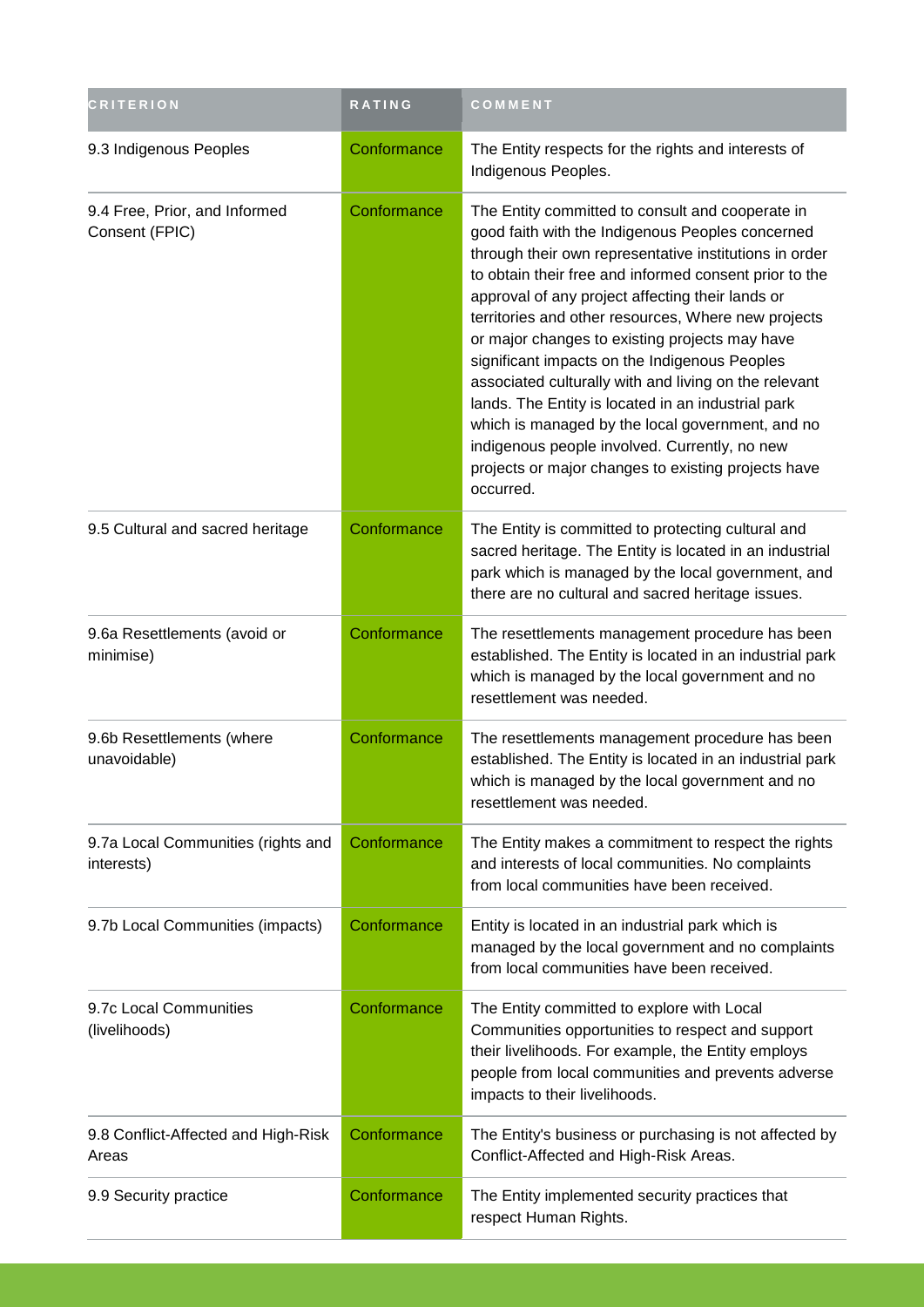| <b>CRITERION</b>                                                                                      | <b>RATING</b> | COMMENT                                                                                                                                                                                                                                                                                                              |  |
|-------------------------------------------------------------------------------------------------------|---------------|----------------------------------------------------------------------------------------------------------------------------------------------------------------------------------------------------------------------------------------------------------------------------------------------------------------------|--|
| PRINCIPLE 10 LABOUR RIGHTS                                                                            |               |                                                                                                                                                                                                                                                                                                                      |  |
| 10.1a Freedom of Association and<br><b>Right to Collective Bargaining</b><br>(Freedom of Association) | Conformance   | There are laws that restrict Freedom of Association<br>in China. However, the Entity commits itself to<br>respect the workers' rights. There are 25 elected<br>worker representatives and Association for Workers<br>was established in accordance to the legal<br>requirement.                                      |  |
| 10.1b Freedom of Association and<br><b>Right to Collective Bargaining</b><br>(Collective Bargaining)  | Conformance   | There are laws that restrict Collective Bargaining in<br>China. However, the Entity has a Special collective<br>bargaining contract for wages in 2020 covering all<br>employees. The employee representative approved<br>the contract and was also reviewed and registered<br>with the associated government agency. |  |
| 10.1c Freedom of Association and<br><b>Right to Collective Bargaining</b><br>(alternative means)      | Conformance   | Workers' representatives can deal with the Workers'<br>concerns with management on behalf of Workers.                                                                                                                                                                                                                |  |
| 10.2a Child Labour (minimum age)                                                                      | Conformance   | There is no child labour or young Workers in the<br>Entity.                                                                                                                                                                                                                                                          |  |
| 10.2b Child Labour (hazardous)                                                                        | Conformance   | Child labour is prohibited in China. Young workers<br>are (16 to 18 years) under special protection by law<br>and not allowed to work in hazardous working<br>conditions. There is no child labour or young workers<br>in the Entity currently.                                                                      |  |
| 10.2c Child Labour (worst forms)                                                                      | Conformance   | Child labour is prohibited in China. No employees<br>under 18 were identified at the Entity.                                                                                                                                                                                                                         |  |
| 10.3a Forced Labour (Human<br>trafficking)                                                            | Conformance   | The Entity commits itself to comply with the<br>prohibition of forced labour, slavery and human<br>trafficking.                                                                                                                                                                                                      |  |
| 10.3b Forced Labour (deposits,<br>fees, advances)                                                     | Conformance   | The Entity is not involved in forced labour. All<br>employees are hired directly. Workers are not<br>required to provide any form of deposit; recruitment<br>fee or equipment advance.                                                                                                                               |  |
| 10.3c Forced Labour (migrant<br>workers)                                                              | Conformance   | There are no foreign migrant workers in the Entity. All<br>workers are Chinese. The Entity does not hold<br>Workers in Debt Bondage nor force them to work in<br>order to pay off a debt.                                                                                                                            |  |
| 10.3d Forced Labour (debt<br>bondage)                                                                 | Conformance   | The Entity is not involved in forced labour, and does<br>not provide any type of loan to workers.                                                                                                                                                                                                                    |  |
| 10.3e Forced Labour (freedom of<br>movement)                                                          | Conformance   | The Entity is not involved in forced labour. There is<br>no restriction of Workers' movement at site.                                                                                                                                                                                                                |  |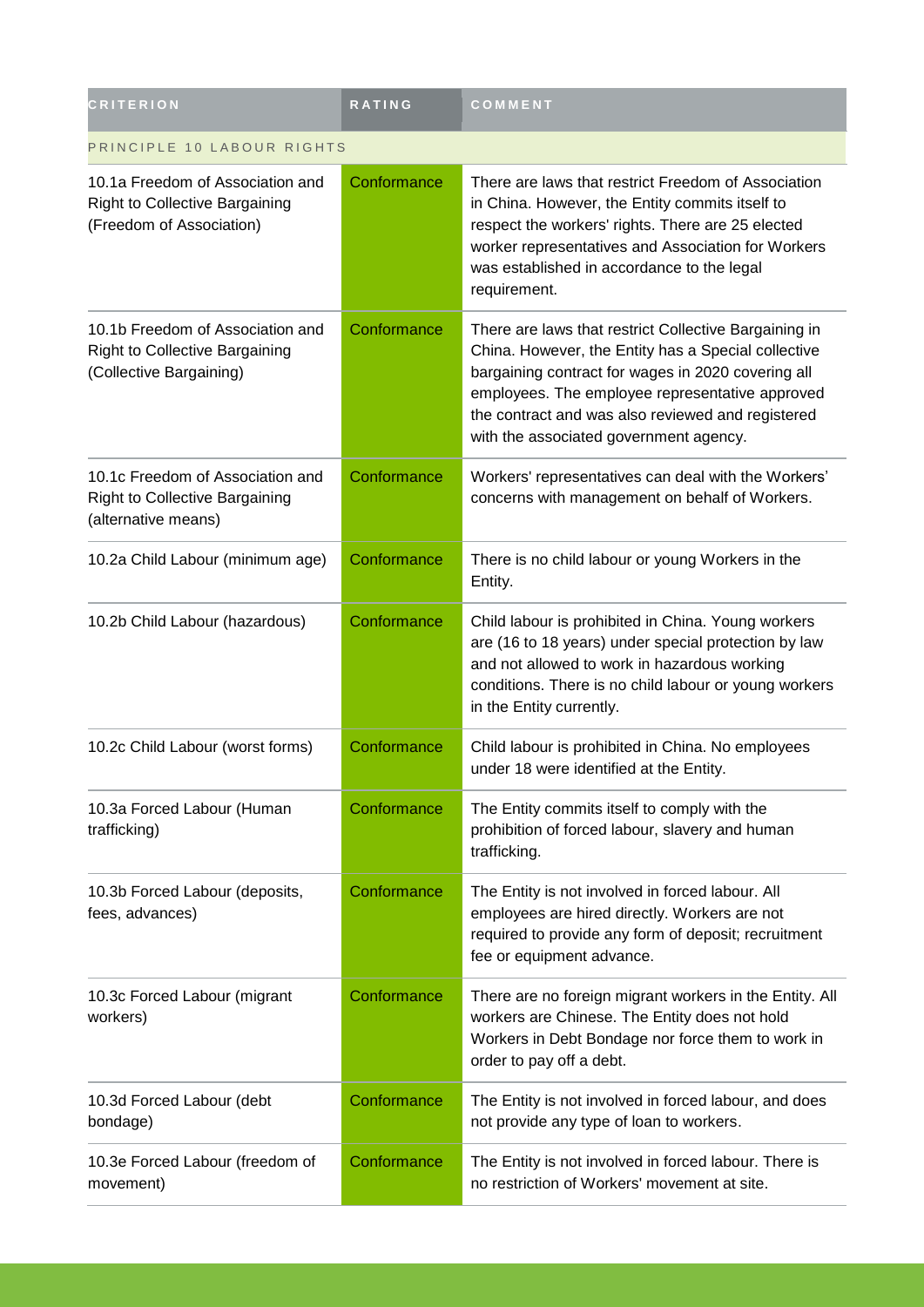| <b>CRITERION</b>                                                                        | RATING      | COMMENT                                                                                                                                                                                                                                                                           |
|-----------------------------------------------------------------------------------------|-------------|-----------------------------------------------------------------------------------------------------------------------------------------------------------------------------------------------------------------------------------------------------------------------------------|
| 10.3f Forced Labour (retention of<br>identity papers, permits,<br>certificates)         | Conformance | The Entity is not involved in forced labour. There is<br>no retention of original documents of workers - only<br>copies of original documents are kept in workers'<br>personal files.                                                                                             |
| 10.3g Forced Labour (freedom to<br>terminate employment)                                | Conformance | The Workers in the Entity can terminate the<br>employment with a specific notice period in advance<br>without any penalty. The time for announced<br>termination of the employment is in compliance with<br>the Labour Contract Law.                                              |
| 10.4 Non-Discrimination                                                                 | Conformance | The Entity is committed to non-discrimination. No<br>case of discrimination has been reported.                                                                                                                                                                                    |
| 10.5 Communication and<br>engagement                                                    | Conformance | The Entity conducts direct and frequent<br>communication with all Workers and the worker<br>representatives.                                                                                                                                                                      |
| 10.6 Disciplinary practices                                                             | Conformance | The Entity respects its employees, disciplinary<br>measures are in compliance with legal requirements<br>and require the confirmation of Workers involved.                                                                                                                        |
| 10.7a Remuneration (living wage)                                                        | Conformance | The wage structure is clearly defined, the basic wage<br>is above the legal minimum wage. The total payment<br>meets the Workers' basic needs; all Workers are<br>enrolled in the mandatory social insurance scheme.                                                              |
| 10.7b Remuneration (method of<br>payment)                                               | Conformance | All payments are documented and promptly paid to<br>all Workers by bank transfer on 12 every month.                                                                                                                                                                               |
| 10.8 Working Time                                                                       | Conformance | The working hours are recorded by a proximity card.<br>Working hours are monitored and are in compliance<br>with Chinese Labour Law.                                                                                                                                              |
| PRINCIPLE 11 OCCUPATIONAL HEALTH AND SAFETY                                             |             |                                                                                                                                                                                                                                                                                   |
| 11.1a Occupational Health and<br>Safety (OH&S) Policy (Policy)                          | Conformance | The Occupational Health and Safety Policy is<br>implemented, reviewed periodically and<br>communicated with stakeholders. The OH&S Policy<br>published on website. More detailed information is<br>found here:<br>http://yongshunyn.nat123.net/wordpress/category/信<br><u>息公开</u> |
| 11.1b Occupational Health and<br>Safety (OH&S) Policy (workers and<br>visitors)         | Conformance | The Entity has established and implemented OH&S<br>Policy and Objective management procedure. It has<br>applied the Policy to all Workers and Visitors present<br>in any area or activities under the Entity's control.                                                           |
| 11.1c Occupational Health and<br>Safety (OH&S) Policy (applicable<br>law and standards) | Conformance | The Occupational Health & Safety Policy includes<br>commitment to comply with the legal requirements<br>and other requirements. Systems exist to identify all                                                                                                                     |